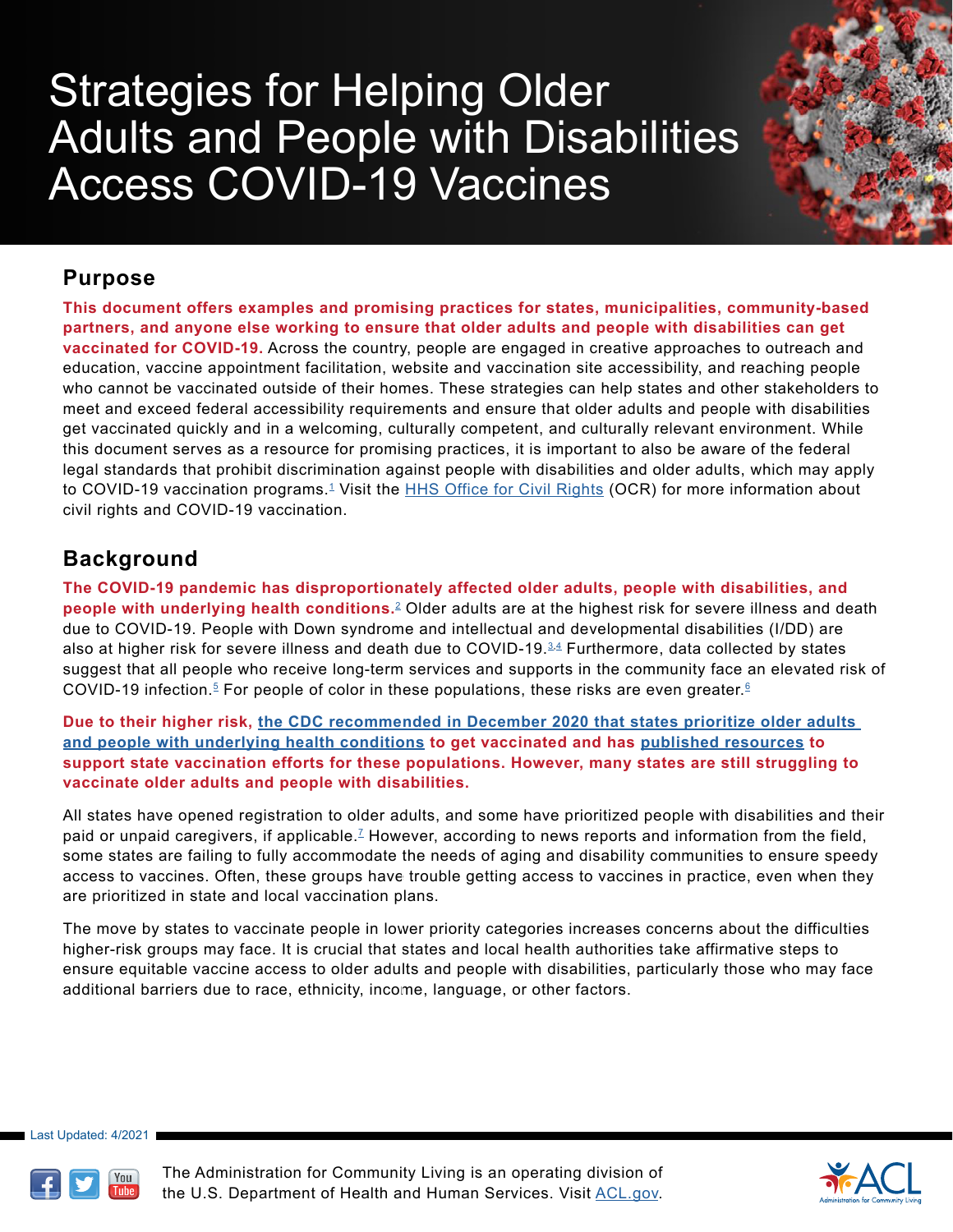## **How States and Partners Can Improve Access**

**States should use promising practices and work with community-based organizations in the aging and disability network, such as the following, to help more high-risk people get vaccinated.** 

- » Area Agencies on Aging (AAAs),
- » Aging and Disability Resource Centers (ADRCs),
- » Assistive Technology (AT) programs,
- » Centers for Independent Living (CILs),
- » State (DD) Councils on Developmental Disabilities,
- » Protection and Advocacy (P&A) agencies, and
- » University Centers on Excellence in Developmental Disabilities Education, Research, and Service (UCEDDs).

Aging and disability network organizations are trusted entities that are deeply embedded in their communities. They offer unique and specialized knowledge of the needs, barriers, and preferences of the people they serve. These organizations can collaborate effectively with state agencies in virtually every stage of the vaccination process, from planning to transportation to clinic support.

### **Outreach and Education**

Tailored and targeted outreach is essential. By reaching out with accessible and culturally competent information, partners and trusted sources spread the word to older adults and people with disabilities, reaching them where they are rather than expecting them to search for this information.

Tailored materials let people know why, how, when, and where to get their vaccine. Good outreach also provides an opportunity to address questions and concerns, which is key to overcoming hesitancy, countering rumors, and correcting misinformation.

**Targeted and proactive outreach:** More general public vaccination campaigns may not reach older adults and people with disabilities who lack access to the internet, have limited English proficiency, who live in rural areas, or who may benefit from rehearsing the steps in the vaccination process. States should leverage data and collaborate with aging and disability network partners to do targeted outreach for people at highest risk.<sup>[8](#page-7-7)</sup>

#### **Using Data to Identify High-Risk Individuals**

- » [California is using data to target vaccine allocation to high-risk communities,](https://www.gov.ca.gov/wp-content/uploads/2021/03/Equitable-Vaccine-Administration-Fact-Sheet.pdf) as well as allowing people with underlying health conditions to be eligible for a vaccine through self-identification. This approach helps people with chronic health conditions in low-income communities of color get access to a vaccine appointment quickly and without the extra burden of having to provide proof of disability.
- » Some state Medicaid agencies are [sharing data about people who receive Medicaid Home and](https://www.kff.org/coronavirus-covid-19/issue-brief/a-look-at-how-medicaid-agencies-are-assisting-with-the-covid-19-vaccine-roll-out/)  [Community Based Services with public health agencies to target vaccine outreach.](https://www.kff.org/coronavirus-covid-19/issue-brief/a-look-at-how-medicaid-agencies-are-assisting-with-the-covid-19-vaccine-roll-out/)

#### **Outreach through the aging and disability networks**

- » The Denver Regional Council of Governments Area Agency on Aging (AAA) has been coordinating with the state department of health and health care providers to identify and reach underserved older adults including people who are homebound, live in rural areas, or have limited English proficiency.
- » Massachusetts AAAs have contacted older adults living in federal public housing and [helped them](https://www.n4a.org/Files/AAA%20Roles%20in%20the%20Vaccination%20of%20Older%20Adults%202.9.21%20Final%20to%20Share.pdf)  [complete vaccination registration forms.](https://www.n4a.org/Files/AAA%20Roles%20in%20the%20Vaccination%20of%20Older%20Adults%202.9.21%20Final%20to%20Share.pdf)
- » Indiana and Georgia AAAs have proactively called their clients receiving long-term services and supports to help them register for a vaccine.
- $\lambda$  [Georgia AAAs are working with the state](https://dph.georgia.gov/press-releases/2021-02-18/dph-and-dhs-help-seniors-get-covid-vaccine) to reach out directly to Medicaid HCBS recipients and their caregivers to help book vaccine appointments, answer questions, and facilitate transportation.

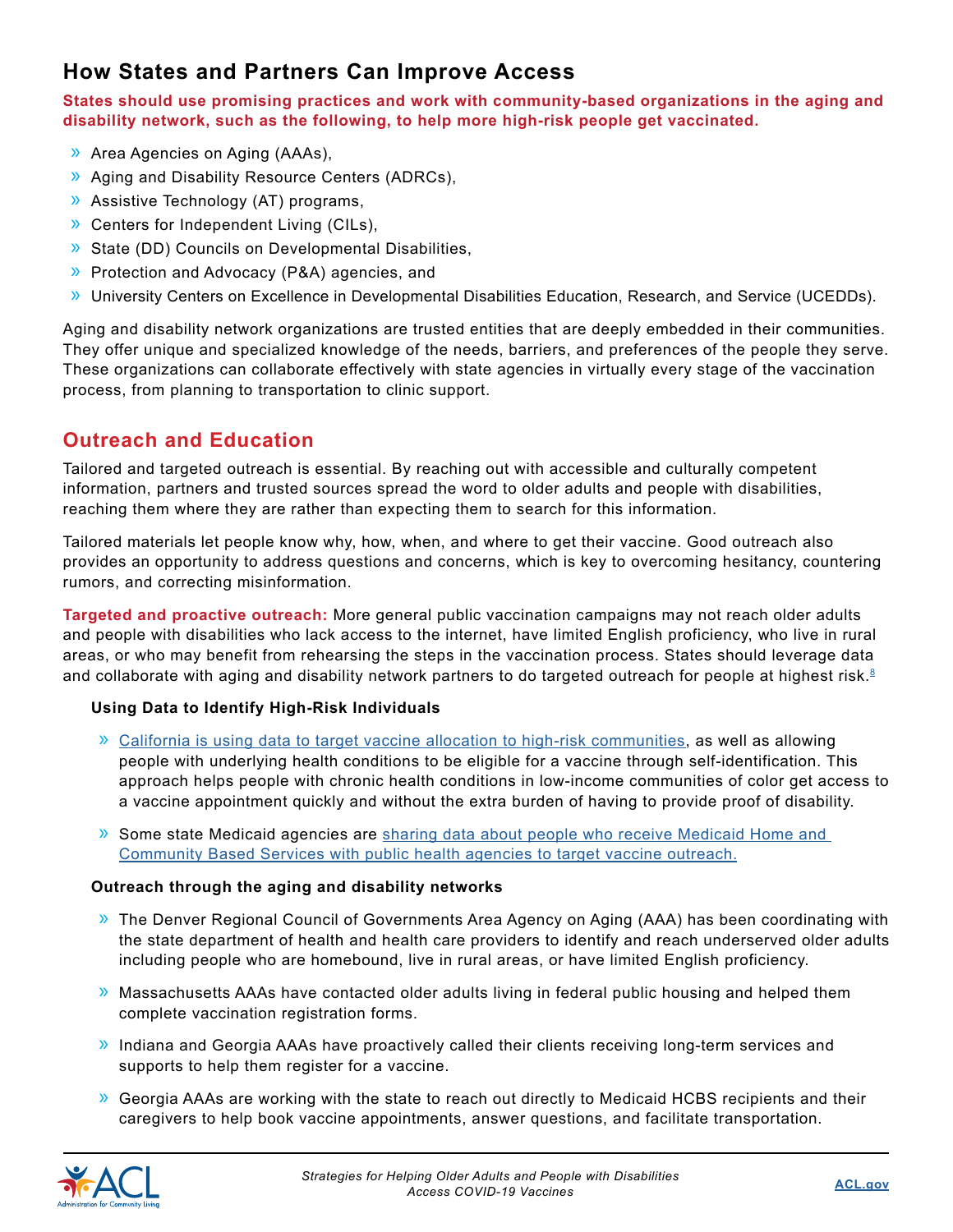**Accessible and Culturally Competent Materials:** All information provided to the public about COVID-19 vaccination must be available to people with a full range of disabilities and language-access needs. Steps to ensure accessibility include, but are not limited to:

- » Ensuring websites meet [Web Accessibility Initiative Guidelines,](http://www.w3.org/)
- » Providing text-only web pages or alt text for screen readers,
- » Offering dedicated hotlines,
- » Following [plain language guidelines](https://www.plainlanguage.gov/),
- » Translating materials into other languages,
- » Providing information in braille, and
- » Access to American Sign Language (ASL) interpreters.

#### **Accessible Websites and Materials**

- » The Americans with Disabilities Act (ADA) National Network, funded by the Administration for Community Living (ACL), has a robust array of materials on accessible and inclusive [website design](https://www.adaanniversary.org/accessibility#wcag) and [digital access.](https://adata.org/research_brief/digital-access-and-title-iii-ada)
- » Johns Hopkins University maintains a [one-stop resource for state COVID-19 Vaccine Prioritization](https://disabilityhealth.jhu.edu/vaccine-2/)  [information](https://disabilityhealth.jhu.edu/vaccine-2/) that is accessible to people with disabilities. The dashboard is text-only and provides screen-reader-compatible vaccine eligibility information available in multiple formats such as Excel, PDF, and CSV.
- » Arizona has created a [text-only version](https://www.azdhs.gov/preparedness/epidemiology-disease-control/infectious-disease-epidemiology/index.php#novel-coronavirus-find-vaccine) of its vaccination site finder, [in response to concerns](https://www.nbcnews.com/business/consumer/blind-americans-face-roadblocks-booking-online-vaccine-appointments-n1260954) that images and maps may be incompatible with screen reader technology.
- » The Georgia Assistive Technology Act Program, ["Georgia Tools for Life](https://gatfl.gatech.edu/index.php)," has contracted with the CDC Foundation to make vaccination guidance accessible, [including videos in ASL.](https://www.youtube.com/watch?v=gLb4mOIpZTg) They have also converted documents to digital Braille, embossed Braille, and other formats.
- » Assistive Technology programs in North Carolina, Wisconsin, Nevada, Maryland, New Mexico, and Idaho have been collaborating closely with states (sometimes through contractual relationships with departments of health) to make vaccine websites and information materials accessible.
- » UCEDDs in New Jersey and Arizona are creating accessible information such as social stories and videos to educate people with disabilities and low literacy about vaccinations.
- » The CDC has published a [Toolkit for People with Disabilities](https://www.cdc.gov/coronavirus/2019-ncov/communication/toolkits/people-with-disabilities.html) that includes ASL videos and easy-read materials on COVID-19 and vaccines.

#### **Hotlines**

- » Many states (including [Massachusetts\)](https://www.nbcboston.com/news/coronavirus/how-the-call-back-list-works-for-massachusetts-new-covid-vaccine-hotline/2295655/) are collaborating with 211 as an alternative to websites for vaccine information, pre-registration, and scheduling.
- » ACL is providing help through the [National Eldercare Locator](https://eldercare.acl.gov/Public/Index.aspx): 800-677-1116.
- » [New York City has created a dedicated toll-free number and website](https://www1.nyc.gov/site/mopd/resources/covid-19-vaccine-distribution-frequently-asked-questions.page) to assist New Yorkers in finding accessible vaccine sites, booking appointments, and reporting barriers at vaccine sites.
- » [Area Agencies on Aging in Indiana, Iowa, Maine, Missouri, and Ohio](https://www.n4a.org/Files/AAA%20Roles%20in%20the%20Vaccination%20of%20Older%20Adults%202.9.21%20Final%20to%20Share.pdf) are providing information and education about vaccines and are offering vaccine hotlines as well as resources tailored to older adults.
- » The Aging and Disability Resource Center (ADRC) in Washington County, New York [launched a hotline](https://washingtoncountyny.gov/1147/Coronavirus-Information) in partnership with New York State Department of Health to reach community members, particularly people without internet access.
- » The Pennsylvania Assistive Technology program in collaboration with a Pennsylvania UCEDD is working with the state to provide a vaccine registration hotline.

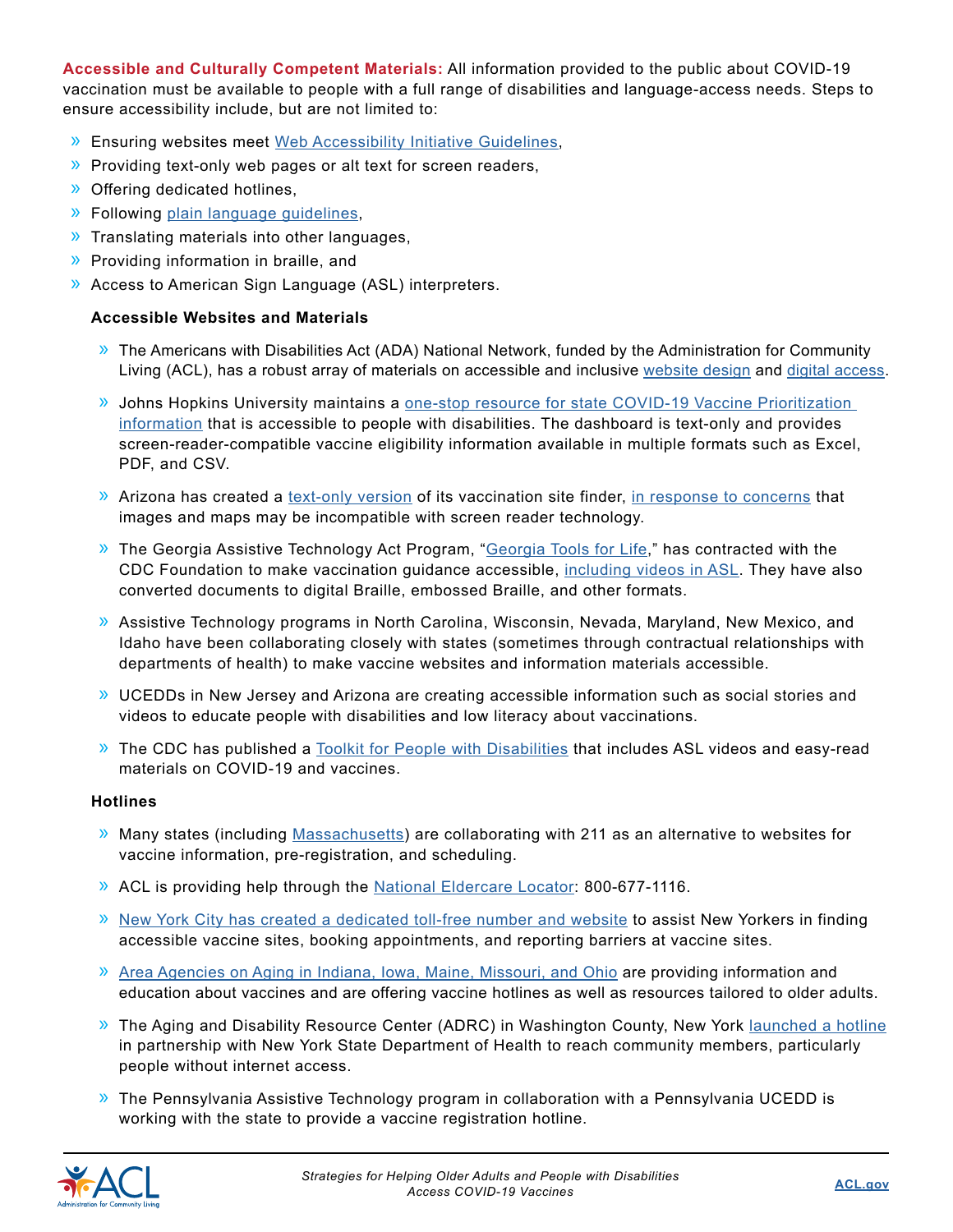#### **Multilingual Resources**

- » The [New Hampshire UCEDD](https://iod.unh.edu/covid-19) has developed a repository of multilingual resources and language access contact information on their COVID-19 page.
- » [Dane County, Wisconsin ADRC added a Hmong speaker to its staff](https://madison.com/ct/news/local/govt-and-politics/dane-county-moves-to-add-hmong-speaker-to-aging-and-disability-resource-center/article_91bb16e6-82b8-5bba-902c-77c29ed2d45d.html) in order to better serve the Hmong community.
- » [The California Developmental Disabilities Council](https://scdd.ca.gov/) created Spanish-language COVID-19 vaccine information as well as plain language documents about the COVID-19 virus in Spanish, Mandarin, and Vietnamese.

#### **Plain Language Materials**

» The Green Mountain Self-Advocates and the Vermont Developmental Disabilities Council wrote a [guide to COVID-19](https://gmsavt.org/3665-2/) at a 3rd-grade reading level.

**Disability-competent vaccine education for diverse audiences:** People with disabilities, particularly people with disabilities in communities of color, often have questions and concerns surrounding COVID-19 vaccination; [some of these individuals may be hesitant or fearful of receiving a vaccine as the result of](https://www.sciencedirect.com/science/article/pii/S1936657421000030)  [discrimination or medical mistreatment they have experienced in the past](https://www.sciencedirect.com/science/article/pii/S1936657421000030). It is important that education efforts are multidirectional dialogues among state officials, medical providers, advocates, and community members.

#### **Q&A Sessions**

- » The Hawaii Developmental Disabilities Council hosted a Q&A session with county and state leaders and agencies who serve individuals with I/DD about vaccines.
- » The Kentucky Commonwealth Council on Developmental Disabilities is working with the Governor's office to assist with communication with the disability community.
- » Disability Rights North Carolina, a P&A, hosted a Q&A to encourage vaccination and address vaccine hesitancy among people with disabilities.
- » The Tarjan Center at UCLA, in California, a UCEDD, held town hall meetings on COVID-19 vaccines for people with disabilities. Similarly, a Maryland UCEDD participated in Kitchen Table Talk: COVID-19 Vaccine Conversations with multiple local churches.
- » A New York Center for Independent Living (CIL) educated state leaders in vaccine efforts about the concentration of people with disabilities who are Black and Latinx and low-income in communities that need more sites, education, and resources.
- » [Tennessee's Department of Intellectual and Developmental Disabilities](https://covid19.tn.gov/covid-19-vaccines/) hosts "office hours" weekly, open to all stakeholders including advocates, families, and providers during which they explain how the planning for vaccine roll-out affects people with I/DD in the waiver service system.

**Reaching caregivers and direct service professionals:** Some older adults and people with disabilities rely on caregivers for communication and daily needs, including needing the assistance of a caregiver to receive a vaccine. Research has shown [significant vaccine hesitancy among caregivers](https://www.businesswire.com/news/home/20210308005126/en/SCAN-Survey-Vaccine-Refusal-Among-Rural-Family-Caregivers-Is-More-Than-Double-Urban-and-Suburban-Counterparts%20%20+%20https:/www.texastribune.org/2021/02/08/coronavirus-texas-home-health-vaccine/%20AND%20https:/www.kff.org/coronavirus-covid-19/report/kff-covid-19-vaccine-monitor-december-2020/) of older adults and people with disabilities and direct service workers that provide long-term services and supports. As a result, effective outreach must extend to caregivers and direct service workers.

- » [The Endependence Center of Northern Virginia](https://www.ecnv.org/) CIL has partnered with three counties in Virginia to offer a dedicated, expedited pathway for people with disabilities and paid- and un-paid caregivers to register for vaccines through a web portal and partnered on vaccine clinics targeted to these populations.
- » [AgeOptions,](http://ageoptions.org/gallery/covid-19-information-for-consumers/) an AAA in Cook County, Illinois is helping family caregivers understand how they can be vaccinated under Phase 1a and helping them obtain the necessary certification letter.

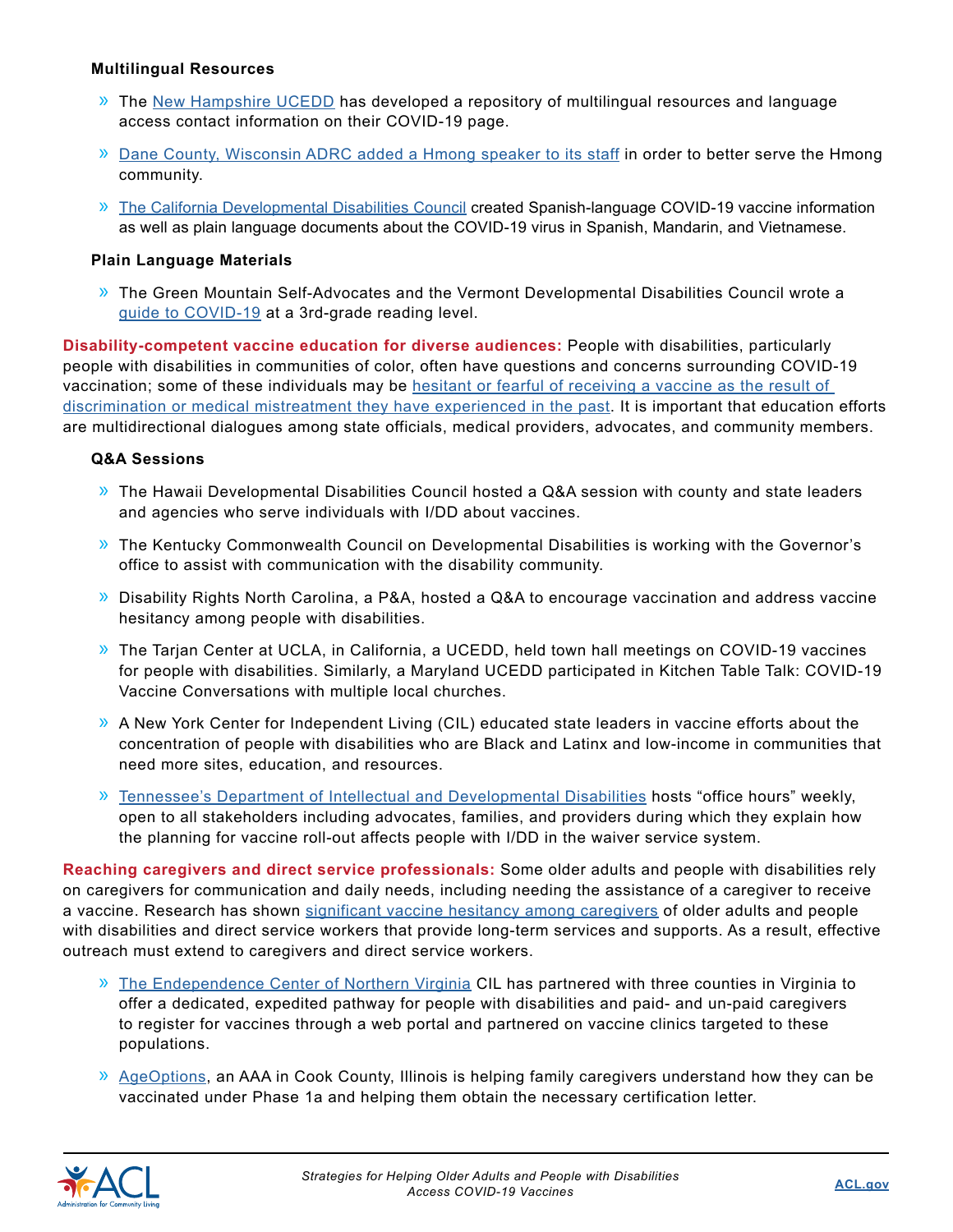## **Facilitating Vaccine Appointments**

Many people need or prefer live help with navigating state websites, enrolling in vaccine registries, finding and signing up for appointments, arranging transportation, and requesting accommodations at vaccine sites. Aging and disability network organizations are ideal partners for this live assistance.

#### **Help with scheduling appointments**

- » The National Association of Area Agencies on Aging (n4a) provides an overview of the [Roles of AAAs](https://www.n4a.org/Files/AAA%20Roles%20in%20the%20Vaccination%20of%20Older%20Adults%202.9.21%20Final%20to%20Share.pdf)  [in the Vaccination of Older Adults,](https://www.n4a.org/Files/AAA%20Roles%20in%20the%20Vaccination%20of%20Older%20Adults%202.9.21%20Final%20to%20Share.pdf) including appointment scheduling.
- » [Massachusetts](https://www.mass.gov/info-details/covid-19-vaccinations-for-people-ages-75-and-older), Pennsylvania, Michigan, Iowa, and Indiana AAAs are assisting with vaccine preregistration and scheduling, often in close collaboration with state and county health officials.
- » A Nebraska UCEDD is reaching out to its network to schedule appointments for individuals with I/DD.

#### **Arranging for and providing transportation to and from appointments**

- » Collaborate with transit authorities: Idaho, Michigan, and [Pennsylvania](https://www.masstransitmag.com/safety-security/news/21214047/pa-free-transportation-to-get-covid19-vaccines-is-being-offered-through-area-agencies-for-seniors) AAAs are partnering with their local transit authorities or regional public transit providers to offer older adults door-to-door transportation to vaccine appointments.
- » Collaborate with public health and Medicaid agencies: Iowa's AAAs are partnering with county public health offices to facilitate transportation to and from vaccine appointments. [Some state Medicaid](https://www.kff.org/coronavirus-covid-19/issue-brief/a-look-at-how-medicaid-agencies-are-assisting-with-the-covid-19-vaccine-roll-out/)  [agencies reported proactively reaching out to Medicaid non-emergency medical transportation drivers](https://www.kff.org/coronavirus-covid-19/issue-brief/a-look-at-how-medicaid-agencies-are-assisting-with-the-covid-19-vaccine-roll-out/) [to get vaccinated and drive individuals to vaccination events](https://www.kff.org/coronavirus-covid-19/issue-brief/a-look-at-how-medicaid-agencies-are-assisting-with-the-covid-19-vaccine-roll-out/). The Nisonger Center at The Ohio State University, a UCEDD, reports progress getting Medicaid transportation to support access to vaccine appointments happening at non-medical locations.
- » Leverage other community resources:
	- » [A Denver-area AAA](https://drcog.org/programs/area-agency-aging) is working with the Rotary Club, faith-based organizations and other volunteer groups who want to help provide rides to vaccine sites.
	- » [Wisconsin](https://adrcofbrowncounty.org/rides-for-covid-vaccinations/) and Texas ADRCs are facilitating roundtrip transportation for older adults with vaccine appointments.

#### **Vaccine second-dose reminders**

- » In addition to assistance with online vaccine registration, Missouri's AAAs are conducting reminder calls for older adults' second doses.
- » A Denver-area AAA scheduled transportation to the second shot appointments for people as they were transported to their first appointment.

## **Vaccine Site Accessibility and Accommodations**

Under federal law, all vaccine sites must be accessible to people with a range of disabilities. Aging and disability network organizations can be invaluable resources to help vaccine sites anticipate and meet the needs of a diverse population with a range of disabilities and functional limitations to assure that sites meet and go beyond federal requirements, making vaccination as easy and as welcoming as possible for older adults and people with disabilities.

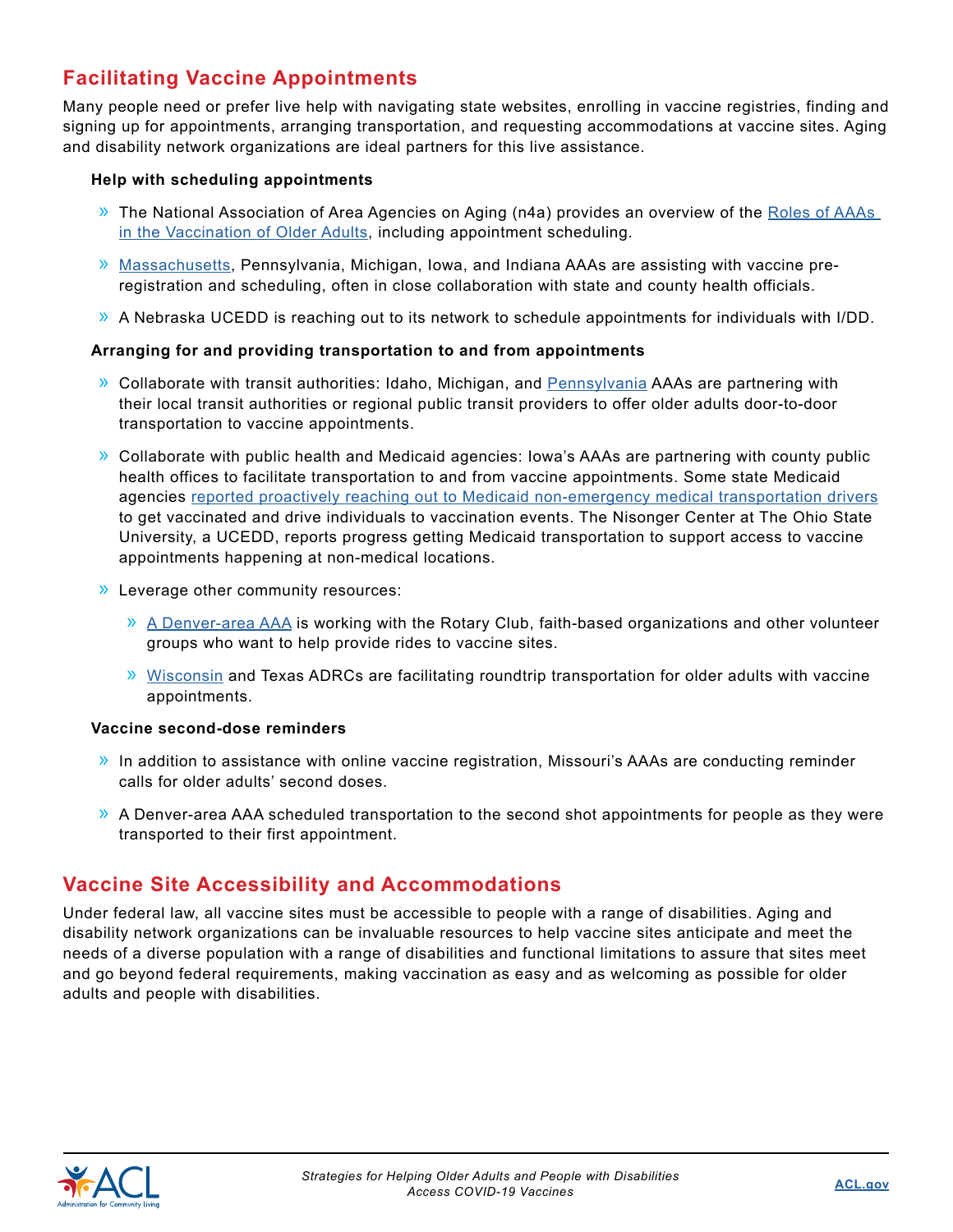#### **Identify barriers**

Some people with disabilities or older adults may be unable to stand for long periods of time or may have mobility impairments. Similarly, these individuals might be [unable to wear face masks;](https://www.accessibilityonline.org/ada-audio/archives/110851) have sensory [disabilities](https://rockymountainada.org/news/blog/5-tips-managing-sensory-needs-healthcare-settings) and seek to avoid or find accommodations for too loud, bright or crowded locations; [have](https://nwadacenter.org/factsheet/effective-communication-healthcare)  [communication disabilities, including people who are deaf or hard of hearing](https://nwadacenter.org/factsheet/effective-communication-healthcare); and might require the assistance of a personal care attendant.

- » Center for Independence in Washington worked with the Department of Health to create a checklist for the state to use in planning its vaccination activities to identify barriers for people with disabilities.
- » The North Carolina DD Council worked with the state Department of Health to [develop a vaccine site](https://covid19.ncdhhs.gov/media/2259/download)  [accessibility checklist](https://covid19.ncdhhs.gov/media/2259/download) in English and Spanish, and the North Carolina AT program developed and disseminated emergency AT toolkits for and maps of vaccination sites. The State of Minnesota has likewise [published a list of best practices for COVID-19 Vaccination Sites,](https://www.health.state.mn.us/communities/equity/about/c19testing.html) including physical, sensory, cognitive, and technological ease of access suggestions as well as an [accessibility checklist](https://www.health.state.mn.us/communities/equity/about/Checklist_Accessibility.pdf).
- » The National Disability Rights Network and Protection and Advocacy Systems around the country have been working to identify and help resolve vaccine access issues. By working with local Protection and Advocacy Systems, vaccination administrators can learn about, and resolve, issues that impact the rights of people with disabilities.
	- » For example, Disability Rights Ohio, a P&A, is working with the Ohio Department of Health to address the accessibility of mass vaccine sites and generally of obtaining the vaccine. Disability Rights Oregon also worked with the State Health Authority to publish [guidance on access to](https://sharedsystems.dhsoha.state.or.us/DHSForms/Served/le3658.pdf)  [vaccine sites.](https://sharedsystems.dhsoha.state.or.us/DHSForms/Served/le3658.pdf)

#### **Make information about accessibility of vaccine sites readily available**

» Center for Independence of the Disabled, a New York CIL, is educating individuals with disabilities on how to get reasonable accommodations when they make a reservation or are on site to get vaccinated.

#### **More resources for ensuring accessibility**

- » The CDC has published [guidance for vaccinating older adults and people with disabilities](https://www.cdc.gov/vaccines/covid-19/clinical-considerations/older-adults-and-disability.html) for vaccination sites and providers.
- $\lambda$  FEMA created a [civil rights checklist](https://www.fema.gov/sites/default/files/documents/fema_civil-rights-covid-19_vaccine_checklist_02-11-2021.pdf) to help state, tribal, and territorial partners uphold their obligations to ensure that vaccine sites and other related programs are accessible.
- » [The ADA National Network](https://www.accessibilityonline.org/ADA-Audio/archives/110916) has published numerous resources spotlighting health care access requirements.

#### **Ensure accessibility of drive-thru vaccine sites**

- » Drive-thru vaccination sites require special considerations for people with disabilities. [The ADA](https://adata.org/factsheet/accessibility-drive-thru-medical-sites)  National Network has published best practices, including training staff, accommodating wheelchair [users, and effective communication.](https://adata.org/factsheet/accessibility-drive-thru-medical-sites)
- » The Institute on Development & Disability at Oregon Health & Science University (OHSU), a UCEDD, is working with the broader OHSU health system, community partners, and the local Red Cross to offer a [drive-thru vaccination site for people with disabilities and their caregivers](https://www.aucd.org/template/news.cfm?news_id=15260&parent=505&parent_title=Archived%20News&url=/template/page.cfm?id%3D505).

#### **Locate vaccine sites at disability and aging-friendly locations**

- » CILs in [Virginia,](http://www.facebook.com/ECNVCIL) Georgia and [Florida](https://mailchi.mp/theilrc.org/covid-19-vaccine-registration) have arranged vaccine clinics for targeted populations.
- $\lambda$  The [Arc of Louisiana](https://www.fox8live.com/2021/03/11/la-works-address-hindrances-vaccinations-among-disabled/) and the Arc of Baltimore, MD have partnered with their respective state departments of health to host dedicated vaccine clinics for people with disabilities.

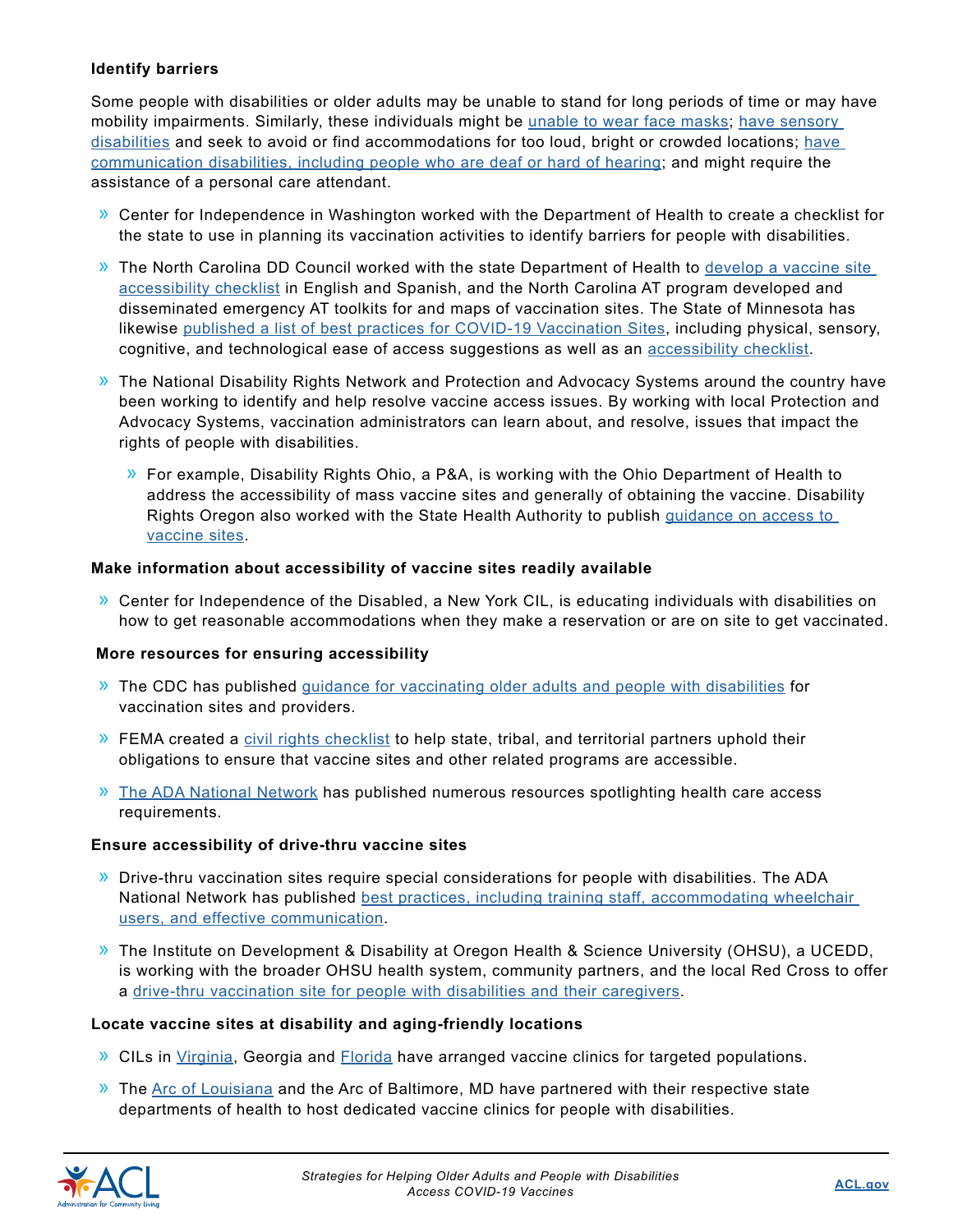- » UCEDDs in Georgia, Oklahoma, and [New York](https://www.aucd.org/ecp/template/news.cfm?news_id=15296&parent=0&parent_title=COVID-19&url=/ecp/template/news_mgt.cfm?type%3D406%26topic%3D244) are working with local partners including departments of public health to host I/DD-specific vaccine clinics.
- » The Ohio AAAs [partnered with the Ohio National Guard](https://www.ong.ohio.gov/stories/covid19/20210211-vaccine-assistance.html) to organize and implement vaccine clinics at affordable housing for older adults age 65+. As people wait post-injection to detect any reactions, the AAAs are providing information and assistance on social isolation, food insecurity, and other social determinants of health.
- » Nevada Senior Services, a AAA, launched their own small-scale vaccine site the first week of March. Their vaccine sites will take place at Adult Daycare Center locations and the AAA will also help schedule and arrange transportation to the sites.
- $\lambda$  In Washington State, tribal governments are making special efforts to vaccinate elders, and are also [providing vaccines to teachers at schools](https://www.seattletimes.com/education-lab/tribal-governments-in-washington-help-speed-teacher-vaccination-effort/) attended by Native youth.

## **Meeting People Where They Are with Mobile Vaccination**

Many people are unable to leave home to visit a public vaccination site or have great difficulty doing so. For these people, bringing the vaccines to them is [emerging as a promising practice](https://www.cdc.gov/vaccines/covid-19/clinical-considerations/homebound-persons.html).

#### **In-home vaccination and mobile vaccine clinics**

- $\overline{a}$  Texas has created the "[Save Our Seniors"](https://gov.texas.gov/news/post/governor-abbott-announces-save-our-seniors-initiative-to-vaccinate-homebound-seniors-in-texas) campaign, dedicating up to 8,000 vaccines the first week and working with organizations like *Meals on Wheels* and nursing groups to identify interested seniors.
- » Aging network partners in Delaware are working with the paratransit system to deliver in-home vaccine services to older adults.
- $\lambda$  The City of New York is partnering with the Department for the Aging, Medicaid Health Plans, and Housing Recovery Operations to call thousands of seniors to refer them to a new city-run initiative [providing in-home vaccination](https://www1.nyc.gov/office-of-the-mayor/news/155-21/vaccine-all-city-begins-vaccination-homebound-new-yorkers).
- » The Tennessee Commission on Aging and Disability is also working with the state Department of Health to vaccinate homebound community members.
- » An Indiana AAA is [partnering with local emergency medical services to vaccinate homebound older adults](https://thrivewestcentral.com/wp-content/uploads/2021/02/Thrive-Vaccine-Outreach-Information.pdf).
- » The Topeka, Kansas Independent Living Resource Center, a CIL, is collaborating with local *Meals on Wheels*, the Kansas State Nurses Association, and their volunteer groups to put together a program that combines vaccination with meal delivery.
- » Nevada Senior Services is also working with home food delivery providers like *Meals on Wheels* to bring vaccines to people's homes.
- » A Rochester, New York UCEDD provided vaccinations to group home residents via mobile units.
- » Georgia AAAs are working with the Georgia Department of Public Health and Atrium Health Navicent health system to identify individuals who need to be vaccinated at home.